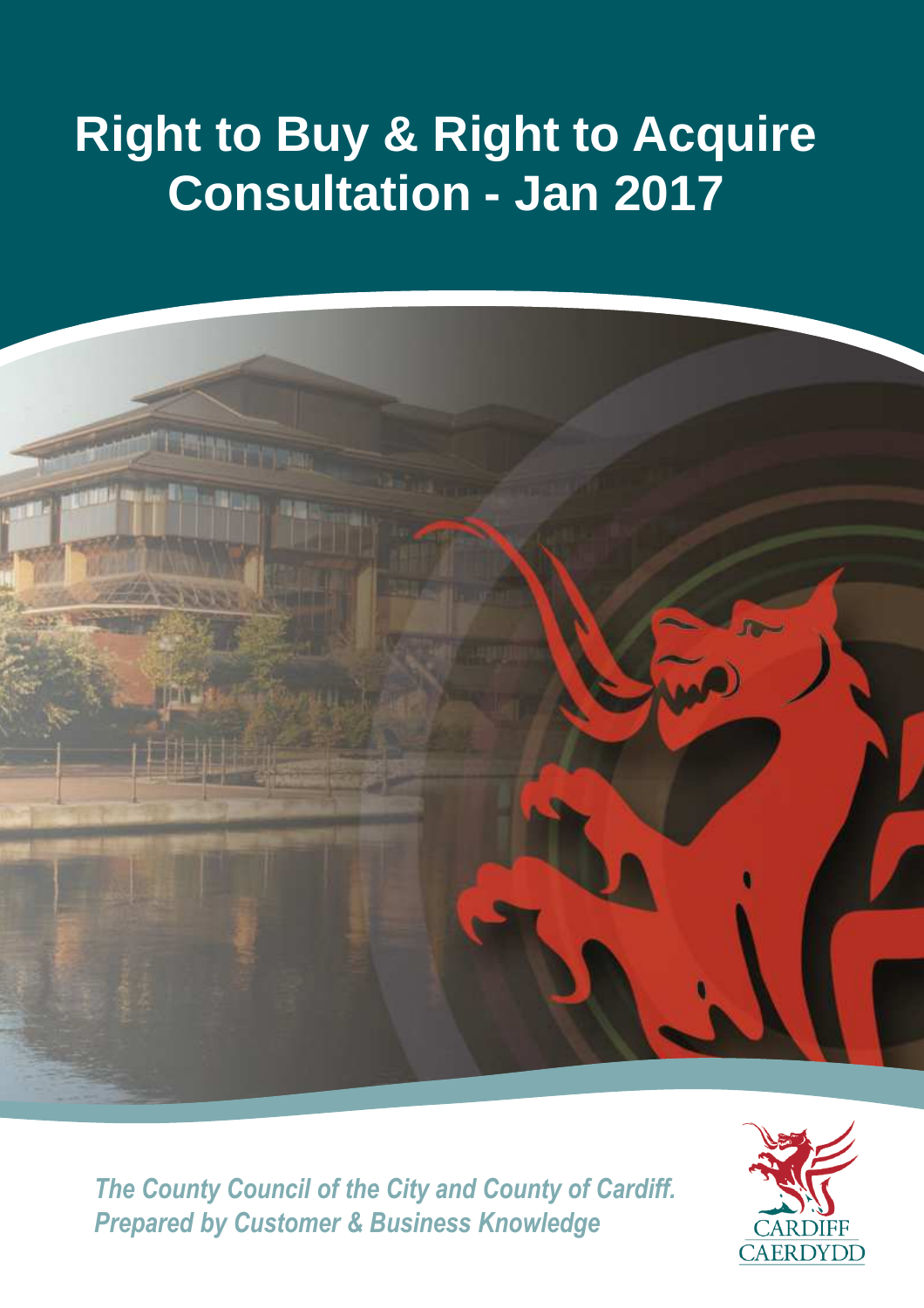



## **"Delivering effective research and consultation and first class research and information services"**

Cardiff Research Centre delivers key research, information and multimedia services for Cardiff Council and other key organisations in Cardiff and Wales.

Core services include:

- Collection, analysis and interpretation of primary survey data.
- Analysis and interpretation of a wide range of secondary demographic and socio-economic statistical data including the Census and in-depth economic impact assessments.
- Specialised studies on a wide range of topics including social, economic and demographic subjects.
- Quantitative and qualitative research and consultation projects.
- **Management Cardiff Citizens' Panel.**
- **Focus Group and meeting facilitation.**
- Advice and support on all aspects of research and consultation.
- **GIS mapping services**
- **Professional multimedia support in relation to presentations, conferences,** meetings, graphic design services and internet development.

For further information please contact

**Claire Griffiths** Principal Research & Engagement Officer Cardiff Council ■ 029 2087 3217  $\boxtimes$  c.griffiths@cardiff.gov.uk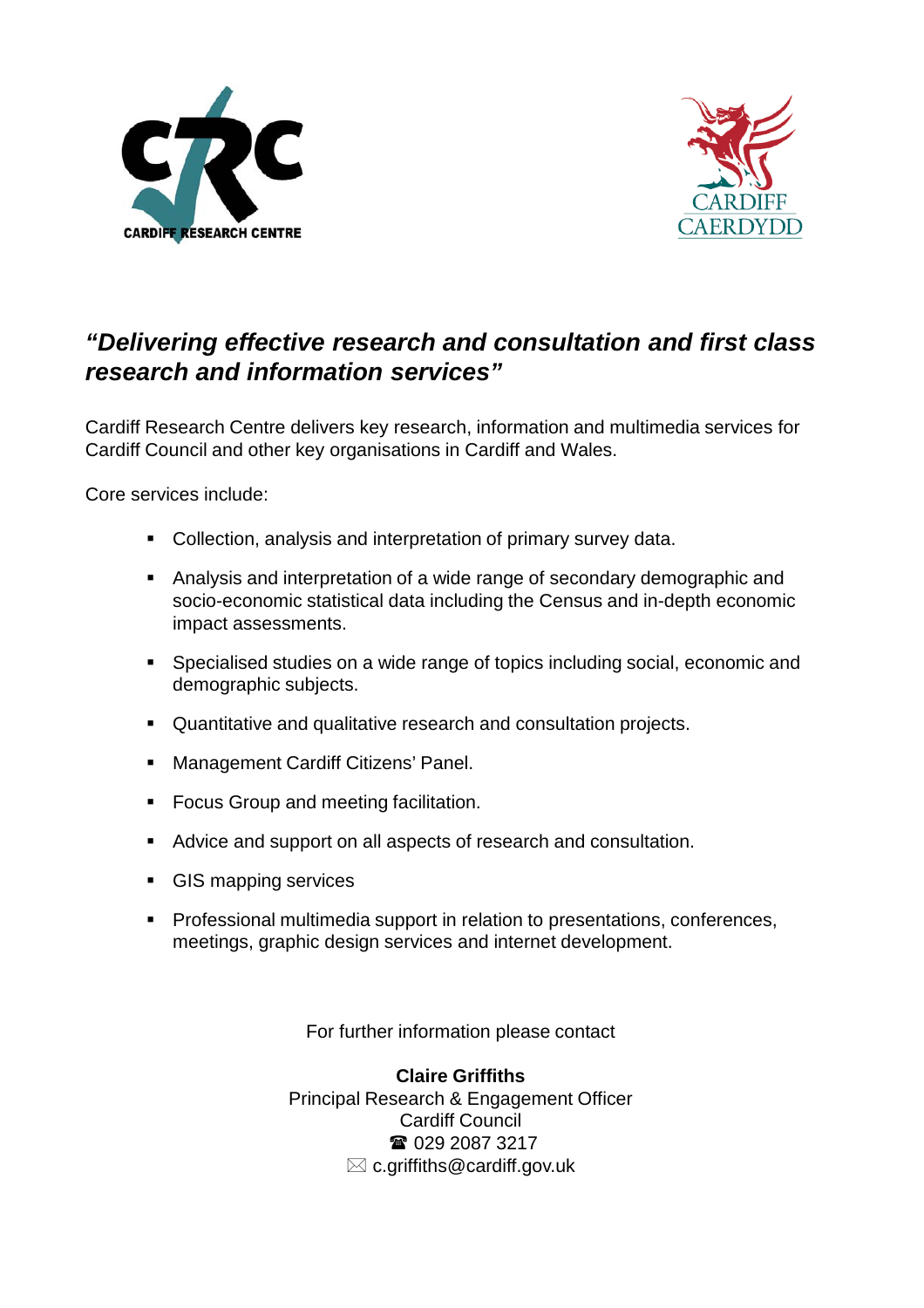# **Right to Buy and Right to Acquire**

# **Consultation 2016**

# **Background**

Thousands of households in Cardiff are living in temporary or unsuitable accommodation because of a shortage of affordable rented homes.

There are not enough council and housing association properties to meet this housing need. Despite this many properties are lost each year due to the right of existing council and housing association tenants to buy their home through the Right to Buy and Right to Acquire.

The City of Cardiff Council has undertaken consultation to determine the level of support for the suspension of the existing right to buy/ acquire scheme. A suspension would stop current stock being lost and enable greater responsiveness to housing need across the city.

The council sent an information leaflet and consultation survey form to all council and housing association tenants as well as all applicants on the housing waiting list. In total approximately 30,000 survey forms were distributed. Additionally the consultation survey was available to the wider public via the council website www.cardiff.gov.uk.

A total of 2,785 responses were received to the consultation which ran from 28<sup>th</sup> November 31<sup>st</sup> December 2016.

### **Do you agree that the right to buy council and housing association properties should be suspended?**

The majority of respondents (57.2%) were in favour of the suspension of the right to buy council and housing association properties.

|               | No.  | ℅     |
|---------------|------|-------|
| Yes, Agree    | 1584 | 57.2  |
| No disagree   | 841  | 30.4  |
| <b>Unsure</b> | 345  | 12.5  |
| Total         | 2770 | 100.0 |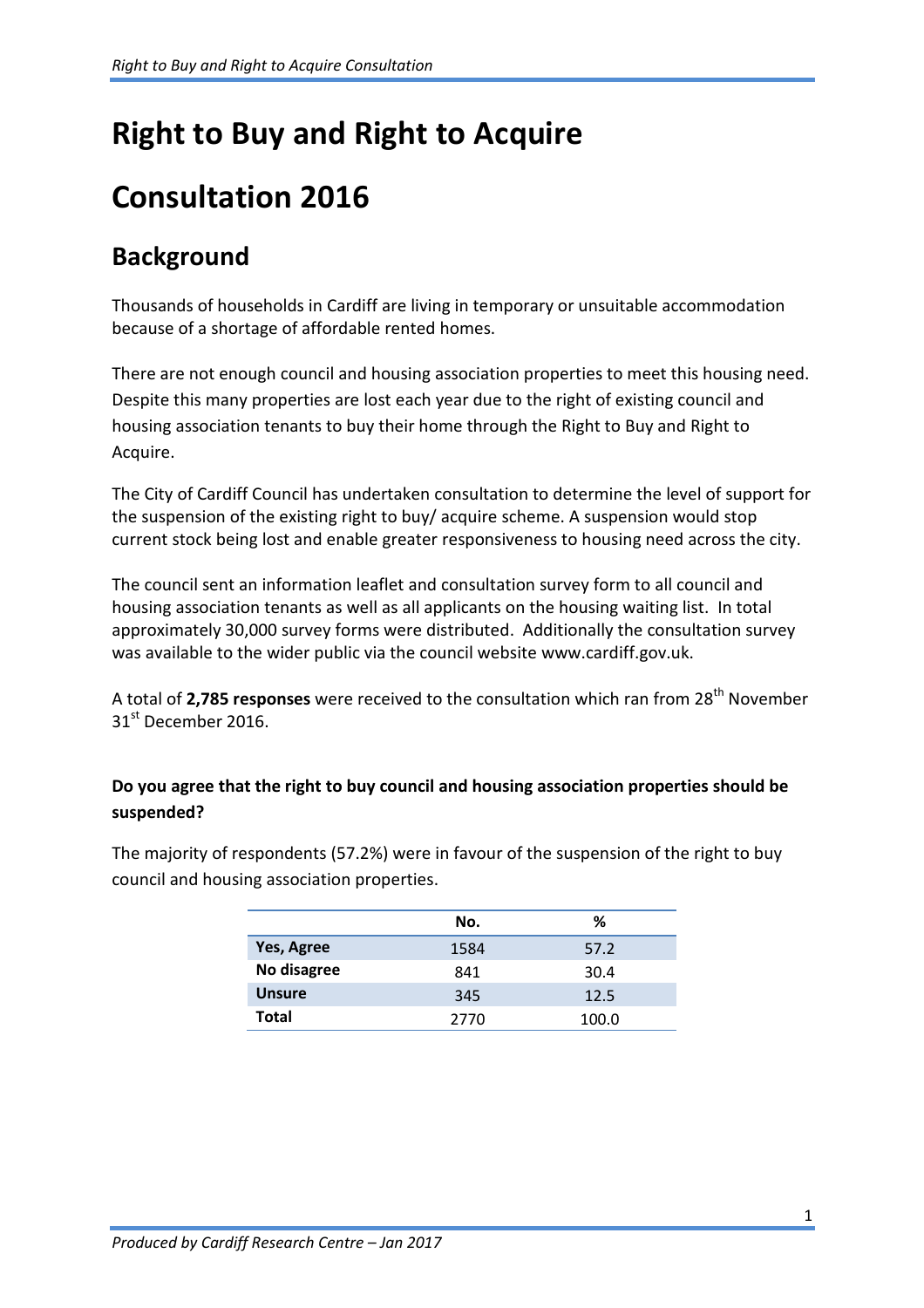

Response to the proposal was examined by a range of respondent characteristics.

#### **Current Living Arrangements**

Agreement with the proposal to suspend the right to buy and right to acquire council and housing association properties was highest amongst those that were neither existing tenants nor on the common housing waiting list. Amongst this group agreement with the proposals rose to more than two thirds (68.5%)

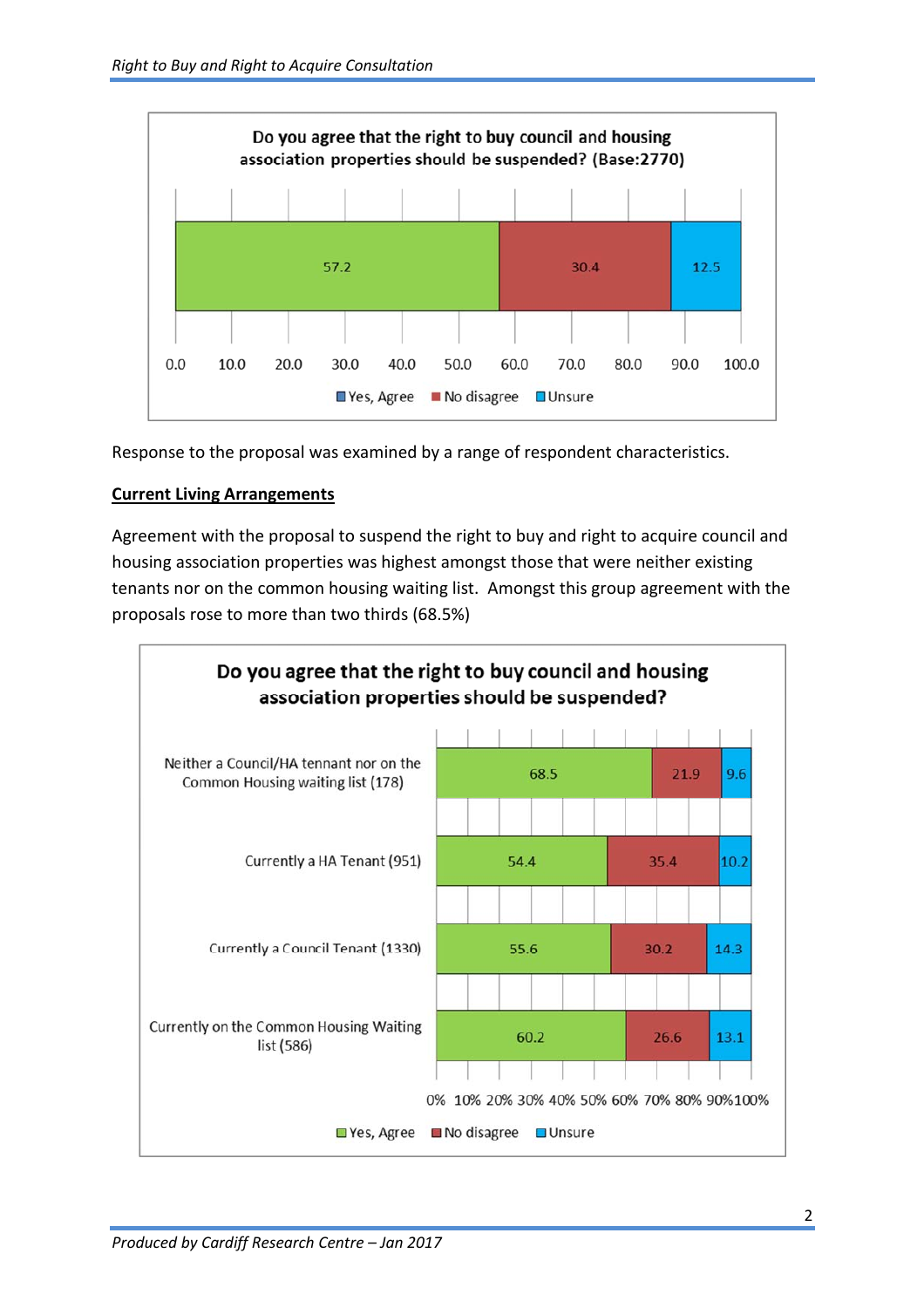#### **Ethnic Minorities/Identifying as disabled**

Approximately two thirds (64.2%) of those respondents that identified themselves as living with a disability were supportive of the proposals. In comparison less than half (45.3%) of respondents belonging to an ethnic minority felt that the right to buy should be suspended.

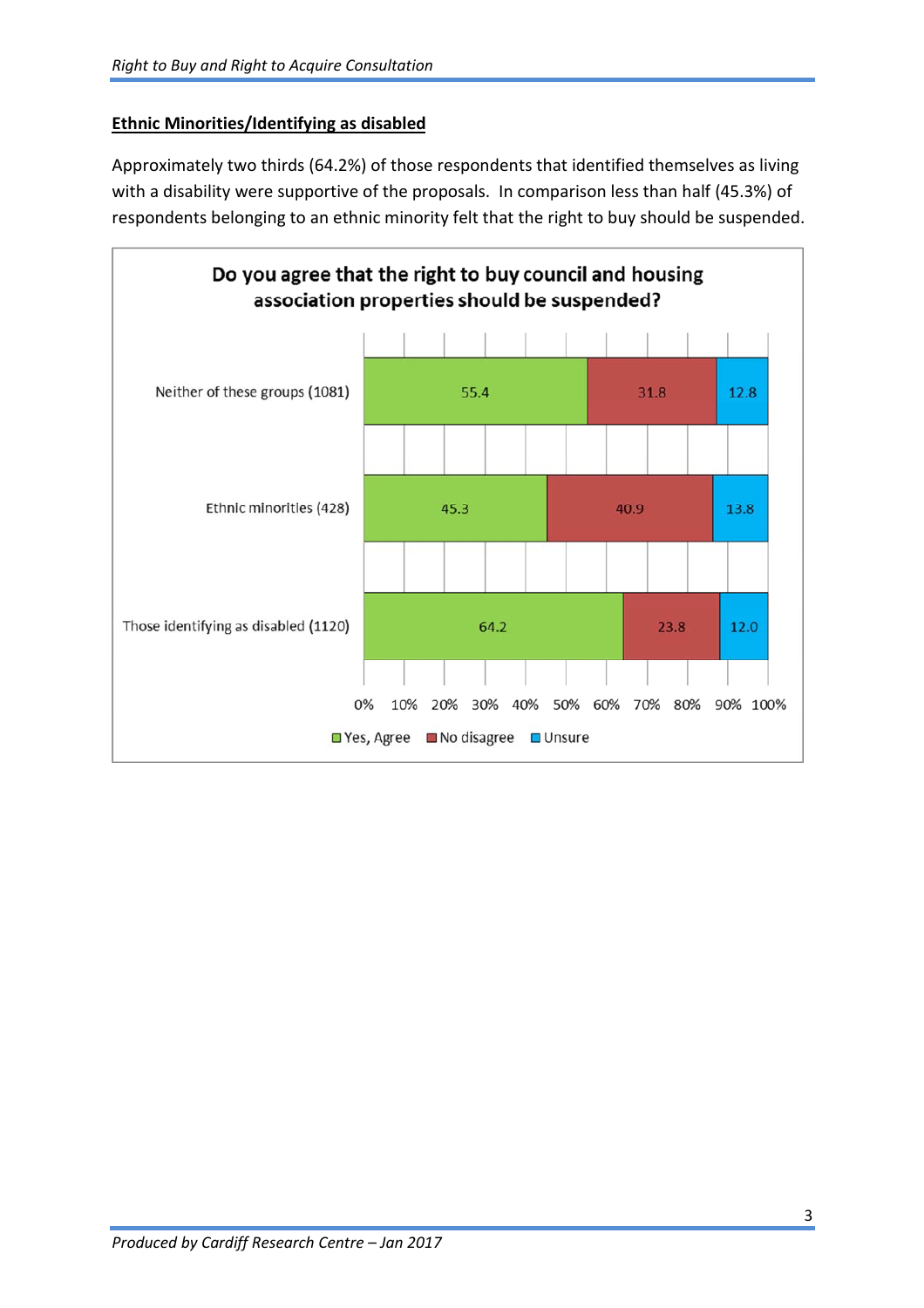#### **Age**

The level of agreement with the proposal to suspend the right to buy council and housing association properties was found in increase with the age of the respondent<sup>1</sup>.



l

 $^1$  This is with the exception of those respondents aged 'under 25' for whom a statistically robust sample size was not achieved.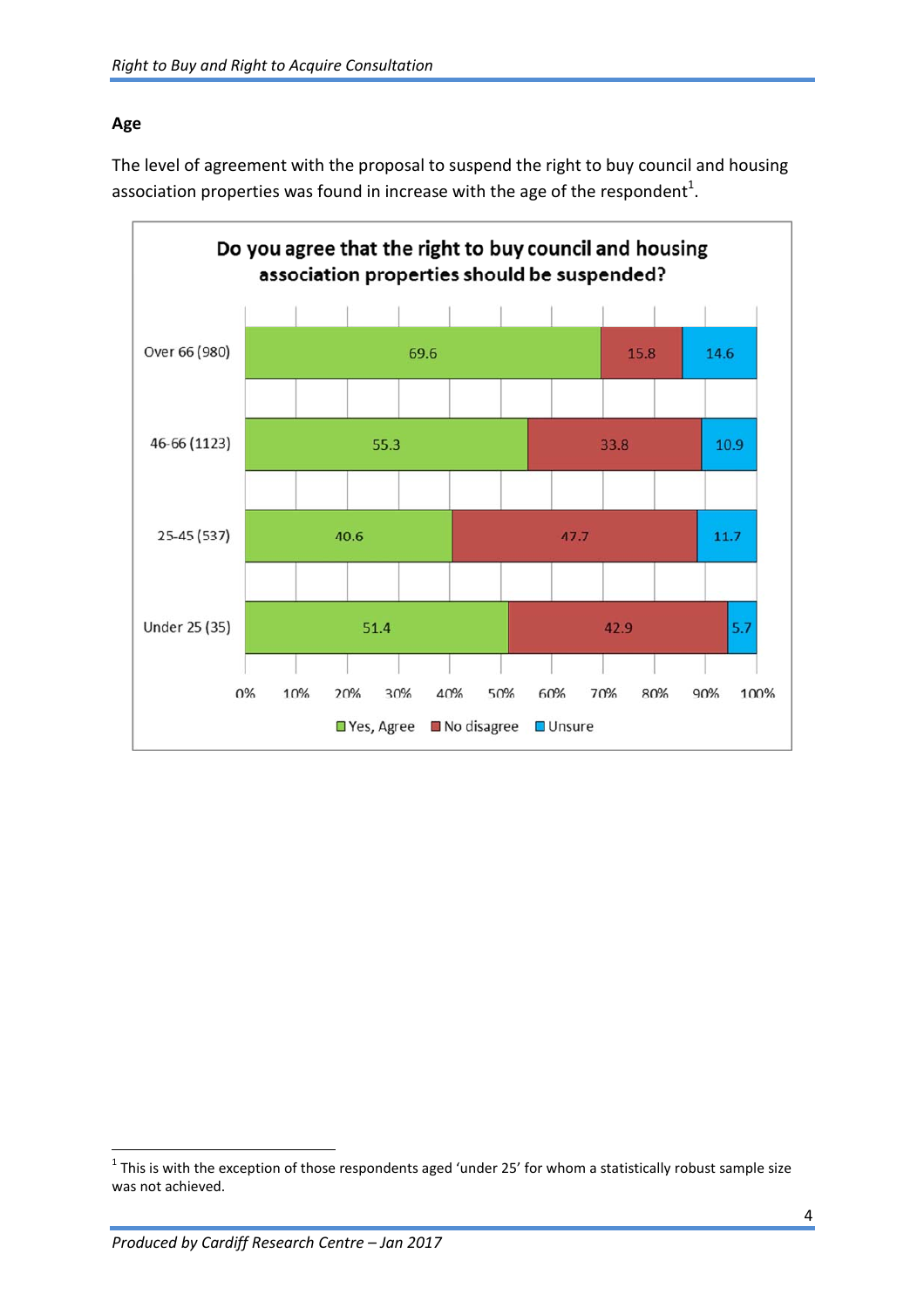#### **Further comments. If you disagree please say why**

A total of 1,036 additional comments were received regarding the proposed suspension of the right to buy council and housing association properties. Of these comments, 331 (31.9%) were made by those respondents expressing support for the proposals and 645 (62.3%) from those wishing to see the right to buy remain.

Common themes expressed by those opposed to the proposals included existing tenants' desire to purchase their own home through the scheme, the belief that this is currently the only way for many to afford their own home and the Council has a responsibility to ensure that more housing stock is made available to meet need.

Conversely those expressing support for the suspension of the scheme cited the need for the council to retain stock for those most in need and considered a longer suspension or even a removal altogether. Comments received include:

| <b>Support the suspension</b>                                                                                                                                                                                                                                                                                                                                                                                                                                                                                                                                   | <b>Oppose the suspension</b>                                                                                                                                                                                                                                                                                                                                                                                                                                                                                                                  |
|-----------------------------------------------------------------------------------------------------------------------------------------------------------------------------------------------------------------------------------------------------------------------------------------------------------------------------------------------------------------------------------------------------------------------------------------------------------------------------------------------------------------------------------------------------------------|-----------------------------------------------------------------------------------------------------------------------------------------------------------------------------------------------------------------------------------------------------------------------------------------------------------------------------------------------------------------------------------------------------------------------------------------------------------------------------------------------------------------------------------------------|
| • "There is a severe housing shortage - we need these<br>homes for the people who have no alternatives."<br>• "The right to buy depletes the social rented stock at<br>a faster rate than new units can be developed."<br>• "Affordable housing is in short supply; there is high<br>housing need so we need to 'preserve' the existing<br>affordable stock that we have in Cardiff."<br>• "It is absolutely essential that this happens as soon<br>as physically possible in order to preserve as much<br>current social housing as we can alongside investing | . "I would like to buy my council property in the near<br>future as it has been in my family since 1980."<br>• "Very hard for future generations to get on property<br>ladder this option helps them if they are already in<br>social housing."<br>. "I would like to buy my council property with my<br>partner & wouldn't be able to afford this without<br>right to buy."<br>• "RTB was introduced to allow people to purchase<br>homes they could not otherwise afford. It is an<br>important part of the private housing infrastructure. |
| in new builds wherever possible."<br>• "Long overdue. Why have we spent decades<br>reducing the number of social housing properties in                                                                                                                                                                                                                                                                                                                                                                                                                          | The council should build more social housing as it<br>used to do."<br>. "Why if you sell a house can't you use the money to<br>build new?"                                                                                                                                                                                                                                                                                                                                                                                                    |
| Cardiff?"<br>• "Great move, well done Cardiff Council."                                                                                                                                                                                                                                                                                                                                                                                                                                                                                                         | • "Everybody should have right. But I appreciate the<br>housing shortage, need to build more."                                                                                                                                                                                                                                                                                                                                                                                                                                                |
| • "These properties should never have been sold in the<br>first place and they should never be sold in the<br>future. Social housing should be for all those in<br>need."<br>• "It should be abolished not just suspended."                                                                                                                                                                                                                                                                                                                                     | • "Why shouldn't people be given the chance to get on<br>the property ladder? Also why can't you use the<br>monies from the sell to build or buy more<br>properties?"<br>• "Empower us the poor by allowing us to buy our                                                                                                                                                                                                                                                                                                                     |
| • "378 families in temp accommodation is a reason<br>this should be suspended, even scrapped<br>altogether."                                                                                                                                                                                                                                                                                                                                                                                                                                                    | house."<br>• "Over 20 years I will pay £100,000 plus in rent and<br>will have nothing to show for it. Is this fair? The<br>solution is to build better, low cost housing and<br>create more jobs."                                                                                                                                                                                                                                                                                                                                            |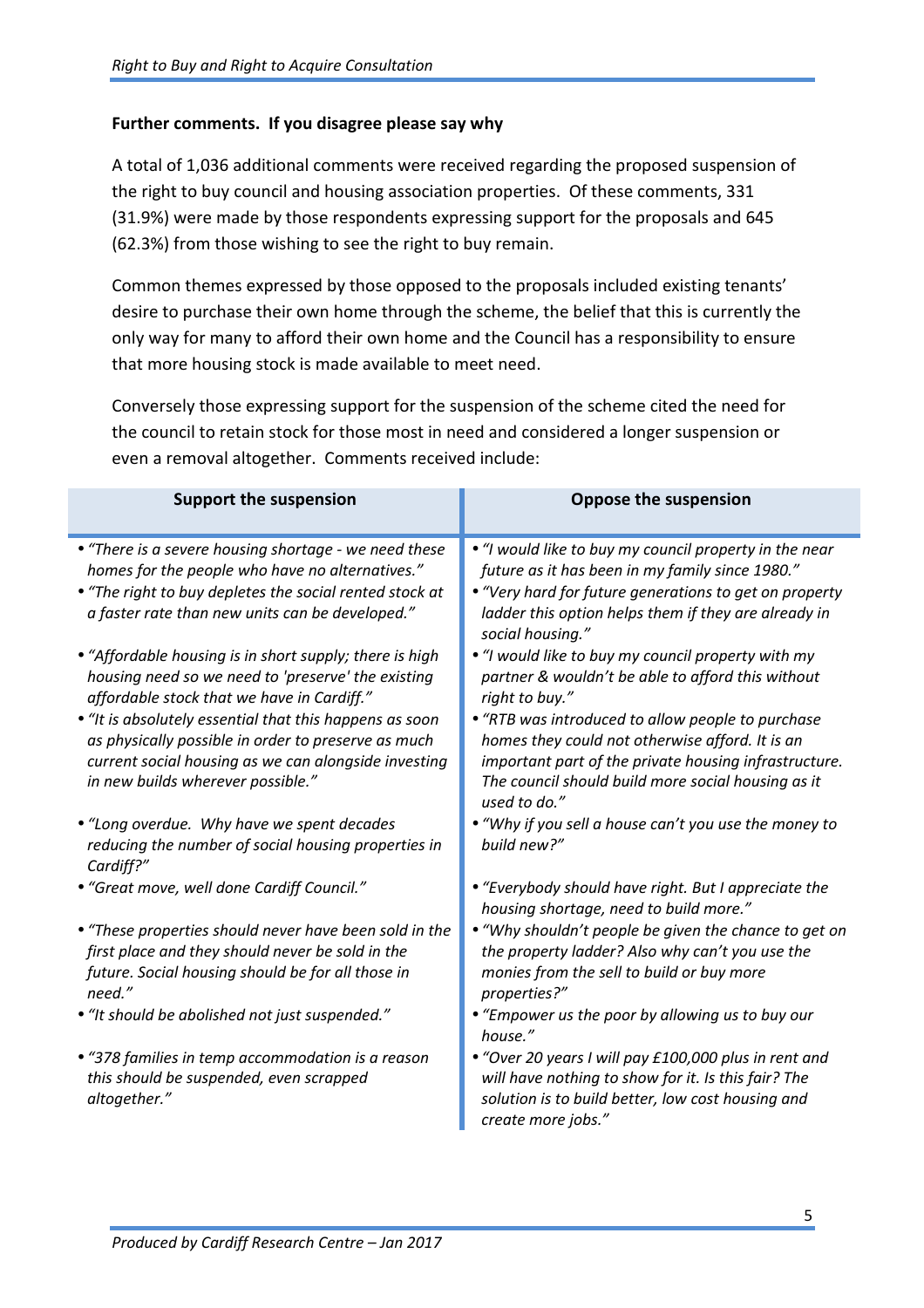#### **Are you currently on the Common Housing Waiting list?**

Approximately a fifth (21.6%) of those responding to the consultation were currently on the Common Housing Waiting List.

| <b>Base: 2721</b> | No.  | %     |
|-------------------|------|-------|
| Yes               | 589  | 21.6  |
| No                | 2132 | 78.4  |
| <b>Total</b>      | 2721 | 100.0 |



#### **Which best describes your current living arrangements?**

Almost half (48.3%) of respondents were existing council tenants whilst a further third (34.3%) were tenants of local housing associations.

| <b>Base: 2770</b>                          | No.  | ℅     |
|--------------------------------------------|------|-------|
| <b>Council Tenant</b>                      | 1337 | 48.3  |
| <b>Housing Association Tenant</b>          | 954  | 34.4  |
| <b>Renting Privately</b>                   | 273  | 9.9   |
| <b>Owner Occupier</b>                      | 135  | 4.9   |
| <b>Owner Occupier Right to Buy/Acquire</b> | 12   | 0.4   |
| Other                                      | 59   | 2.1   |
| <b>Total</b>                               | 2770 | 100.0 |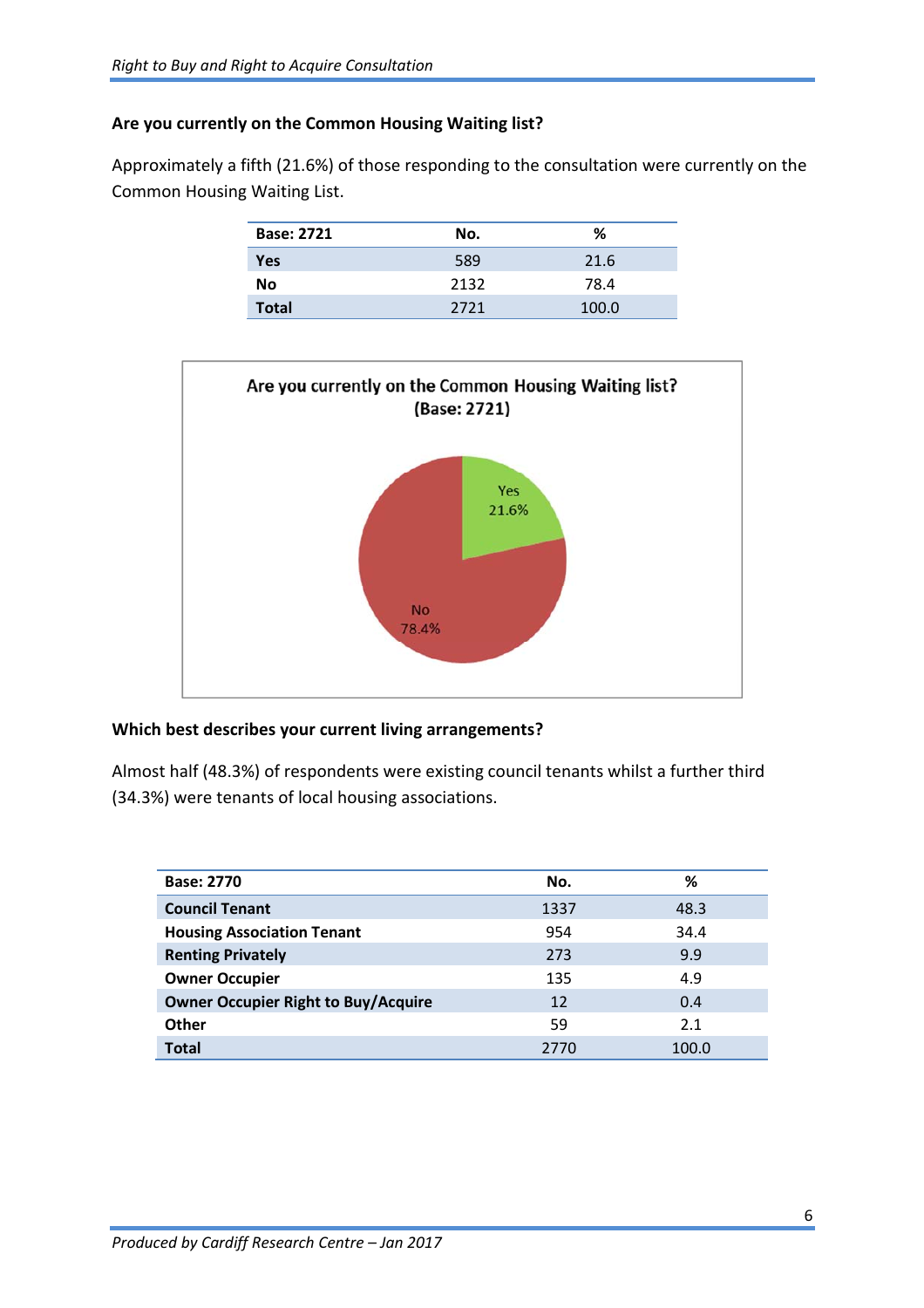

# **About You**

**What gender do you identify as?** 

|                    | No.  | %     |
|--------------------|------|-------|
| <b>Female</b>      | 1555 | 57.1  |
| Male               | 1124 | 41.3  |
| <b>Transgender</b> |      | 0.3   |
| Prefer not to say  | 35   | 1.3   |
| <b>Total</b>       | 2721 | 100.0 |

#### **What was your age on your last birthday?**

|                    | No.  | %     |
|--------------------|------|-------|
| <b>Under 25</b>    | 36   | 1.3   |
| 25-45              | 541  | 19.9  |
| 45-65              | 1127 | 41.4  |
| Over <sub>65</sub> | 985  | 36.1  |
| Prefer not to say  | 36   | 1.3   |
| <b>Total</b>       | 2725 | 100.0 |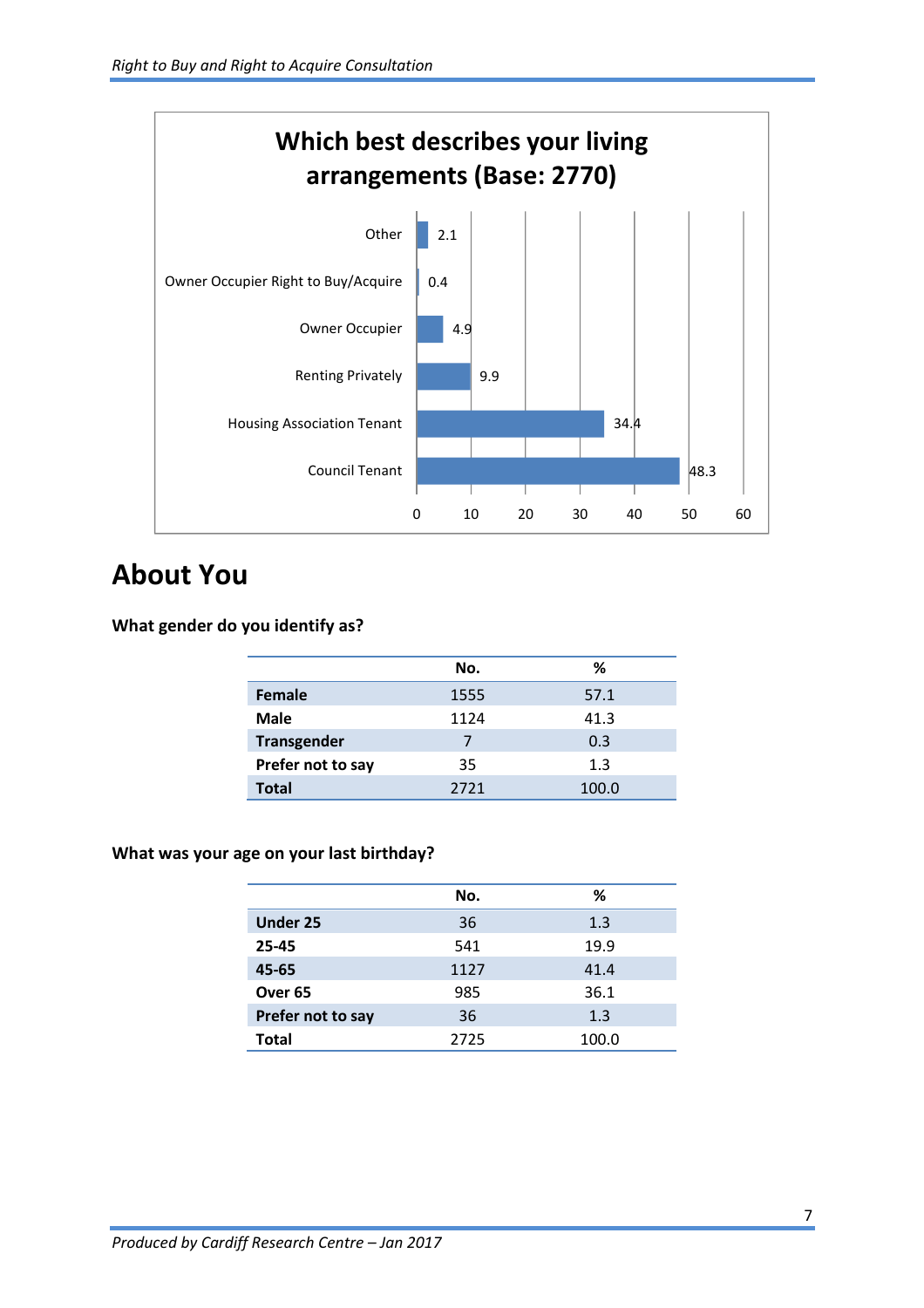#### **What is your Post code?**



#### **Do you consider yourself to have a disability?**

More than two fifths (43.5%) of respondents considered themselves to have a disability.

|                   | No.  | ℅     |
|-------------------|------|-------|
| Yes               | 1125 | 43.5  |
| No                | 1287 | 49.8  |
| Prefer not to say | 174  | 6.7   |
| <b>Total</b>      | 2586 | 100.0 |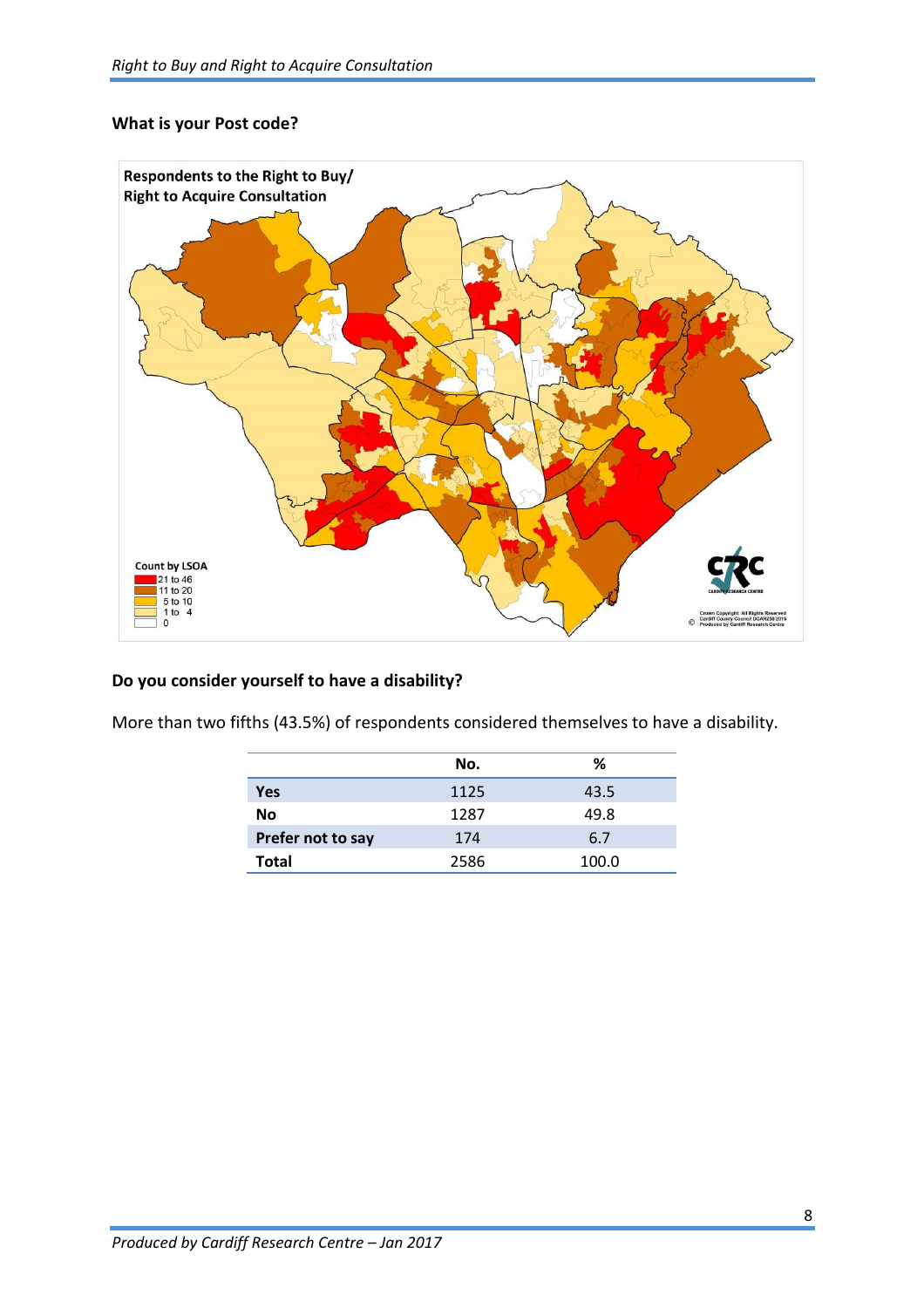#### **Please tick any of the following that apply to you**

More than a quarter (28.3%) of respondents specified themselves as having a long standing illness or health condition whilst 17.8% also cited mobility impairment.

| <b>Base: 2785</b>                               | No. | %    |
|-------------------------------------------------|-----|------|
| Long-standing illness or health condition (e.g. |     |      |
| cancer, HIV, diabetes, or asthma)               | 789 | 28.3 |
| <b>Mobility impairment</b>                      | 496 | 17.8 |
| Deaf/Deafened/Hard of hearing                   | 329 | 11.8 |
| <b>Mental health difficulties</b>               | 324 | 11.6 |
| <b>Visual impairment</b>                        | 142 | 5.1  |
| <b>Wheelchair user</b>                          | 126 | 4.5  |
| <b>Other</b>                                    | 161 | 5.8  |

#### **What is your ethnic group?**

Respondents of a 'White British' background accounted for 81.0% of all those responding to the survey, this compares to 80.3% of the Cardiff population as a whole, as reported in the 2011 Census.

|                                                          | No.  | ℅     |
|----------------------------------------------------------|------|-------|
| White - Welsh/English/Scottish/Northern Irish/British    | 2206 | 81.0  |
| White - Irish                                            | 34   | 1.2   |
| White - Gypsy or Irish Traveller                         | 4    | 0.1   |
| White - Any other white background                       | 70   | 2.6   |
| Mixed/Multiple Ethnic Groups - White and Black Caribbean | 15   | 0.6   |
| Mixed/Multiple Ethnic Groups - White and Black African   | 20   | 0.7   |
| Mixed/Multiple Ethnic Groups - White & Asian             | 5    | 0.2   |
| Mixed/Multiple Ethnic Groups - Any other                 | 7    | 0.3   |
| Asian/Asian British - Indian                             | 10   | 0.4   |
| Asian/Asian British - Pakistani                          | 25   | 0.9   |
| Asian/Asian British - Bangladeshi                        | 20   | 0.7   |
| Asian/Asian British - Chinese                            | 12   | 0.4   |
| Asian/Asian British - Any other                          | 28   | 1.0   |
| Black/African/Caribbean/Black British - African          | 70   | 2.6   |
| Black/African/Caribbean/Black British - Caribbean        | 35   | 1.3   |
| Black/African/Caribbean/Black British - Any other        | 9    | 0.3   |
| Other, please specify any other ethnic group             | 66   | 2.4   |
| Prefer not to say                                        | 87   | 3.2   |
| <b>Total</b>                                             | 2723 | 100.0 |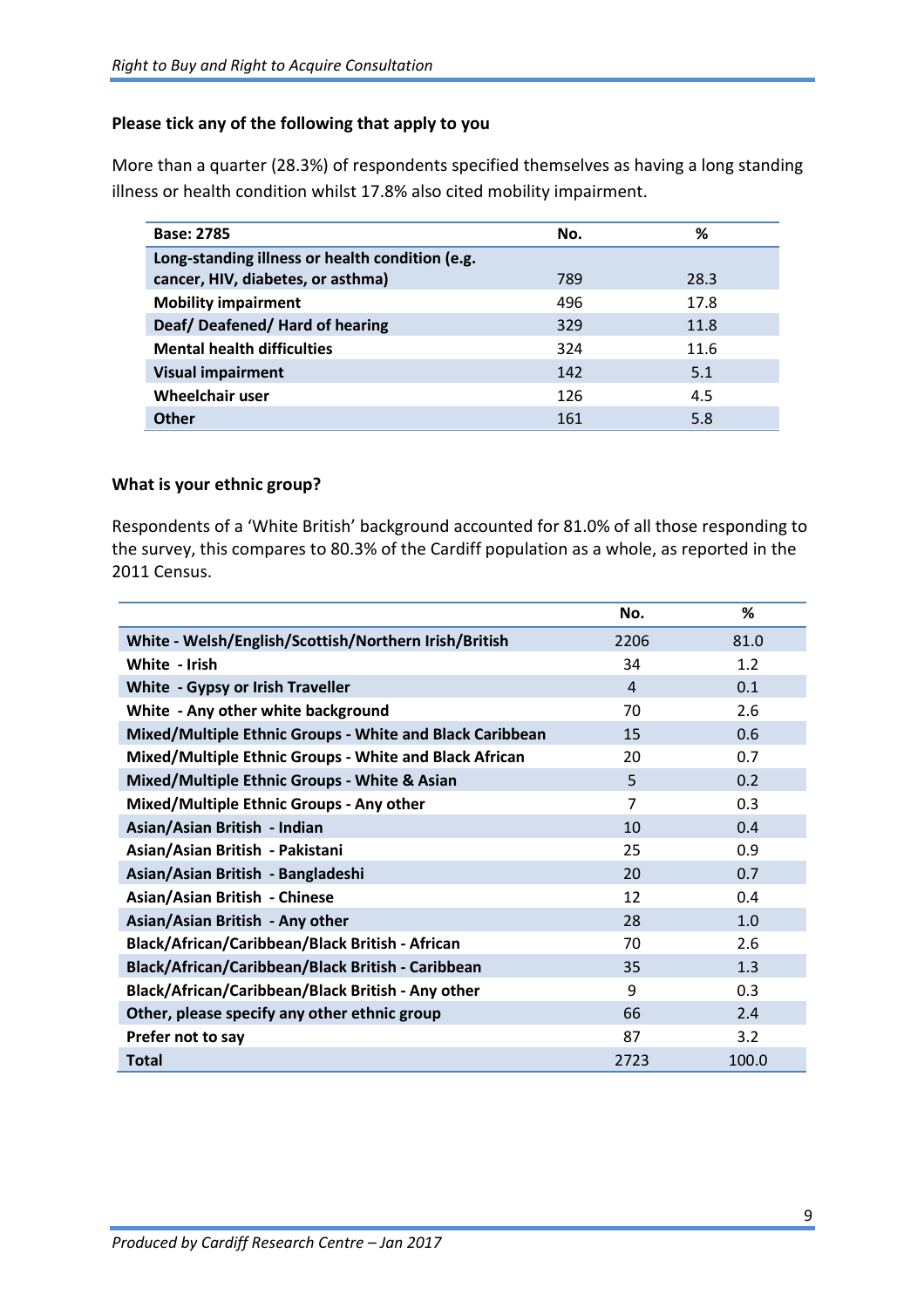#### City of Cardiff Council

# **Proposal to Suspend the Right to Buy/Right to Acquire**



**We are currently considering whether to apply to suspend the right to buy social housing in Cardiff and we would like to hear your views.**

## **What is the Right to Buy?**

The Right to Buy allows most council tenants to buy their home with a discount of up to £8,000 off the market price. Some housing association tenants also have a Right to Buy/Acquire.

There is no right to buy sheltered and older persons accommodation.

### **Why does the Council want the Right to Buy & Right to Acquire to be suspended?**

The need for affordable rented homes is very high and it is not possible to meet this need

with the current number of council and housing association properties.



Cardiff Council and housing associations are building new homes across Cardiff but the number of homes built will not meet the large demand that we have.

### **What will suspension of the scheme mean and how long will it last?**

If the Right to Buy/Acquire is suspended in Cardiff then eligible council and housing association tenants will no longer be able to purchase their home for the period of the 5 year suspension.

## **When will the suspension start?**

The Council would need to apply to the Welsh Government to introduce the suspension. This could take up to 6 months.

## **Housing Need in Cardiff**

Nearly **8,300 households are waiting for social housing** 

The Council receives **450 new applications** for housing each month.

**2,700 families** are living in severely overcrowded homes

**600 homeless households** are living in temporary accommodation or hostels, this includes **378 families**

**549 disabled people** are waiting for adapted homes

**2,400 people have medical needs** which make their current home unsuitable, this includes people with terminal and life threatening illnesses.

### **How many council and housing association properties become empty for re-letting last year?**

Last year only 867 council and 570 housing association properties became available to let.

# **Every house sold is a home that is no longer available to a family in need.**

This document is available in Welsh / Mae'r ddogfen hon ar gael yn Gymraeg.

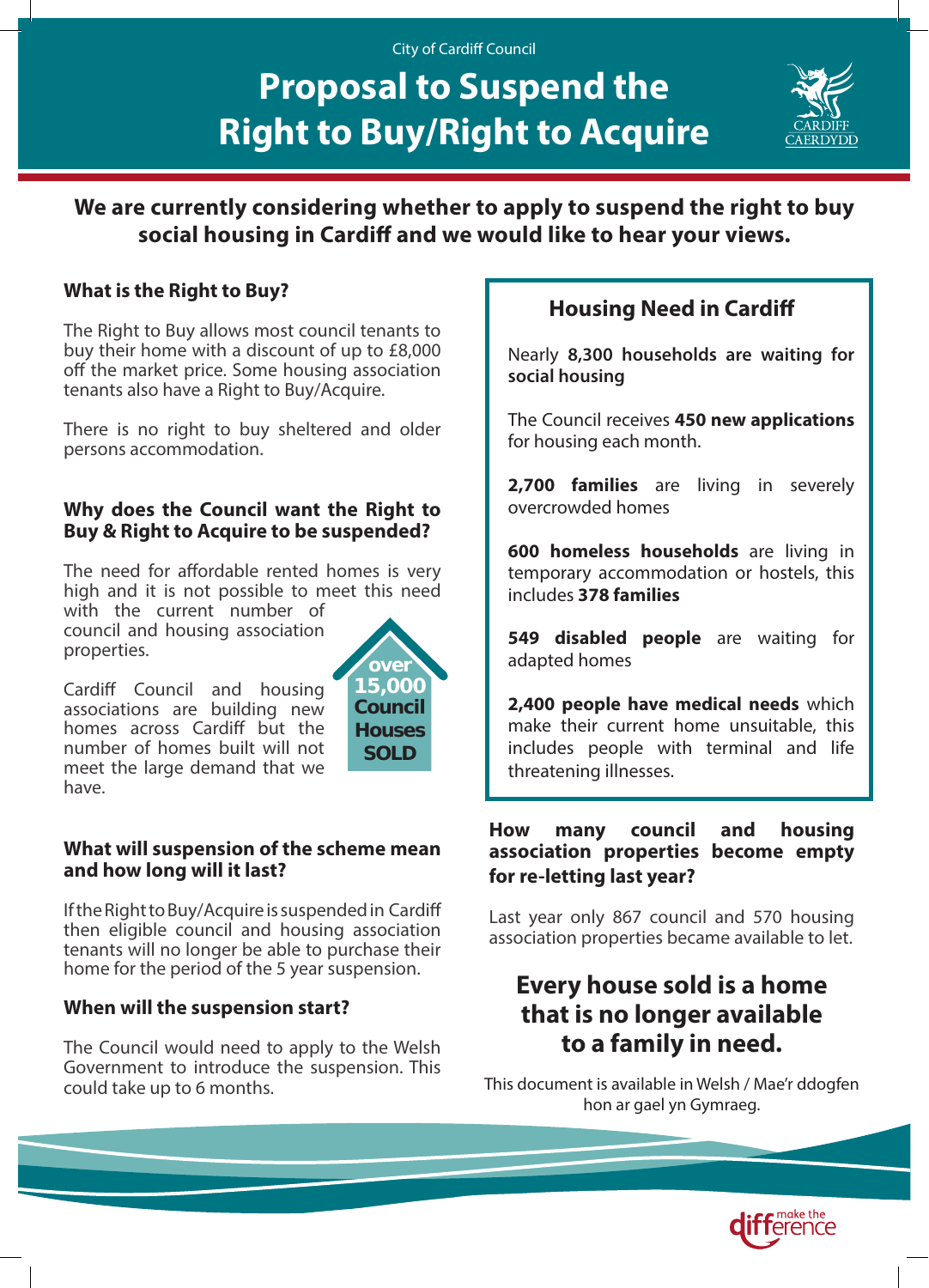## Cyngor Dinas Caerdydd

# **Cynnig i Atal yr Hawl i Brynu/Hawl i Gaffael**



**Ar hyn o bryd rydym yn ystyried gwneud cais i atal yr hawl i brynu tai cymdeithasol yng Nghaerdydd, a hoffem glywed eich barn.**

## **Beth yw'r Hawl i Brynu?**

Mae'r Hawl i Brynu yn galluogi'r rhan fwyaf o denantiaid y Cyngor i brynu eu tŷ gyda gostyngiad o hyd at £8,000 oddi ar bris y farchnad. Mae gan rai tenantiaid cymdeithasau tai'r Hawl i Brynu/Caffael hefyd.

Nid oes hawl i brynu llety gwarchod na llety pobl hŷn.

## **Pam bod y Cyngor eisiau atal yr Hawl i Brynu a'r Hawl i Gaffael?**

Mae galw mawr iawn am dai rhent fforddiadwy ac nid yw'n bosib bodloni'r angen hwn gyda'r nifer cyfredol o eiddo'r cyngor neu gymdeithasau tai.

Mae Cyngor Caerdydd a chymdeithasau tai yn adeiladu tai newydd ledled Caerdydd ond ni fydd y nifer o dai a adeiladir yn ddigon i fodloni'r galw mawr amdanynt.



## **Beth fydd atal y cynllun yn golygu ac am ba hyd fydd hyn yn para?**

Os yw'r Hawl i Brynu/Caffael yn cael ei atal yng Nghaerdydd, ni fydd tenantiaid y cyngor na chymdeithasau tai cymwys yn gallu prynu eu cartref am y cyfnod y bydd wedi'i atal sef 5 mlynedd.

## **Pryd fydd y gwaharddiad yn dechrau?**

Byddai'n rhaid i'r Cyngor wneud cais i Lywodraeth Cymru i gyflwyno'r gwaharddiad. Gallai hyn gymryd hyd at 6 mis.

## **Galw am Dai yng Nghaerdydd**

Mae bron **8,300 o aelwydydd yn aros am dai cymdeithasol**

Mae'r Cyngor yn derbyn **450 o geisiadau tai newydd** pob mis.

**Mae 2,700 o deuluoedd** yn byw mewn tai sy'n llawer rhy llawn

**Mae 600 o aelwydydd digartref** yn byw mewn llety dros dro neu hosteli, mae hyn yn cynnwys **378 teulu**

**Mae 549 o bobl anabl** yn aros am dy wedi'i addas.

**Mae gan 2,400 o bobl anghenion meddygol**  sy'n golygu nad yw eu cartref cyfredol yn addas, mae hyn yn cynnwys pobl gyda salwch hirdymor neu sy'n bygwth bywyd.

### **Faint o eiddo'r cyngor a chymdeithasau tai oedd yn wag ar gyfer eu hail-osod y llynedd?**

Y llynedd, dim ond 867 o eiddo'r cyngor a 570 o eiddo cymdeithasau tai oedd ar gael i'w gosod.

## **Mae pob tŷ a werthir yn golygu un tŷ yn llai ar gyfer teulu mewn angen.**

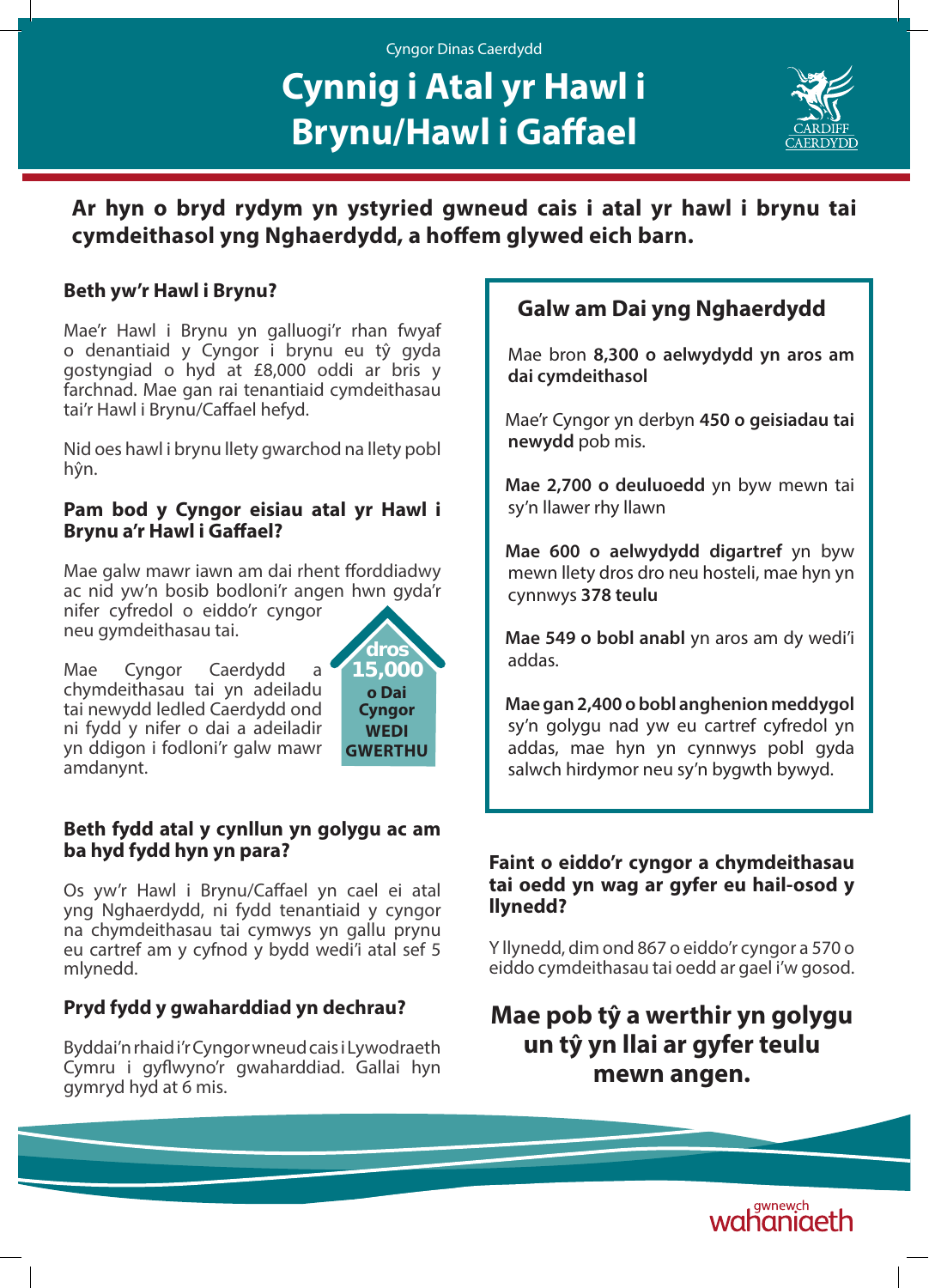| <b>City of Cardiff Council</b><br><b>Right to Buy &amp; Right to Acquire</b><br><b>Consultation</b>                                                                                                                                                                                                                                                  |
|------------------------------------------------------------------------------------------------------------------------------------------------------------------------------------------------------------------------------------------------------------------------------------------------------------------------------------------------------|
| Thousands of households in Cardiff are living in temporary or unsuitable accommodation because<br>of a shortage of affordable rented homes.<br>There are not enough council and housing association properties to meet this housing need.<br>Despite this many properties are lost each year due to the right of existing tenants to buy their home. |
| 1. Do you agree that the right to buy council and housing association properties should be<br>suspended?<br>Yes, Agree<br>No Disagree<br>Unsure                                                                                                                                                                                                      |
| 2. Further Comments. If you disagree please say why.                                                                                                                                                                                                                                                                                                 |
| 3. Are you currently on the Common Housing Waiting List?<br>Yes<br><b>No</b>                                                                                                                                                                                                                                                                         |
| 4. Are you currently?<br><b>Council Tenant</b><br><b>Housing Association Tenant</b><br><b>Owner Occupier</b><br><b>Renting Privately</b><br>Other<br>Owner Occupier Right To Buy/Acquire                                                                                                                                                             |

*Thank you for completing this form, once complete please post the form in the pre-paid envelope supplied by 31st December 2016, or there is an on-line version of this form at www.cardiff.gov.uk/righttobuy*

This document is available in Welsh / Mae'r ddogfen hon ar gael yn Gymraeg.